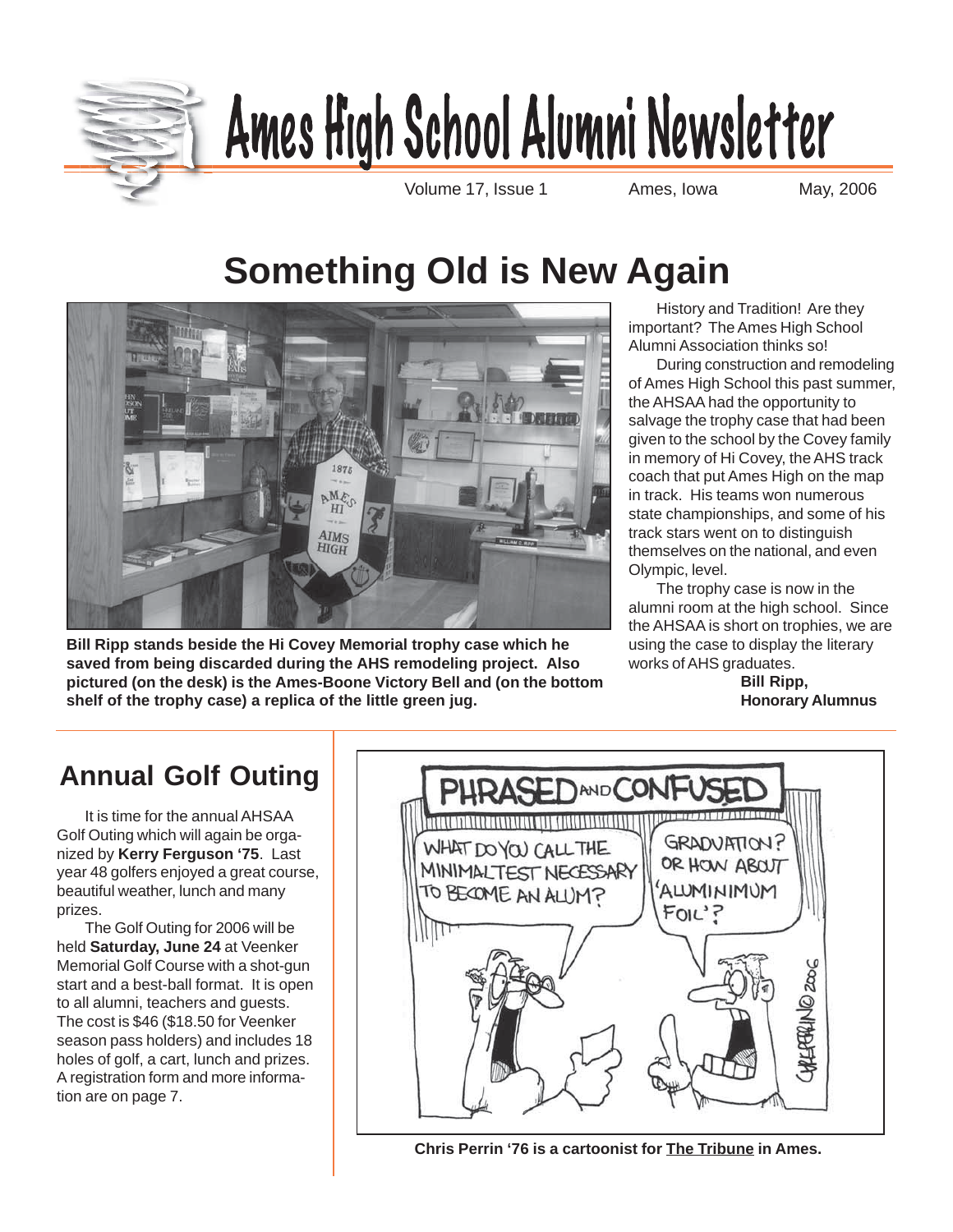# **"Ted Kooser Day" in Ames**



April was National Poetry Month, and Ames' Historical Old Town Neighborhood Association knew the best way to celebrate was to create "Ted Kooser Day" in Ames on Saturday, April 8. **Ted Kooser '57** is the current United States Poet Laureate and 2005 Pulitzer Prize winner for

his poem "Delights and Shadows". He returned to Ames for the day which included a reading of his poetry, a reception, a book signing, a poetry contest for students in K-12 and a poetry jam.

Kooser started the day by reading his poems to a packed City Auditorium with an audience of grade school age on up. He read from the stage that he had crossed to graduate from Ames High School nearly 50 years ago. "It's really wonderful to be back," Kooser said. "It's great to come back home. This is a very good town to grow up in. I had a blissfully happy childhood."

Kooser attended elementary school at Beardshear School, attended Central Junior High and graduated from Ames High School. He went on to receive his bachelor of arts degree from Iowa State University and later a master of arts in English from the University of Nebraska-Lincoln. He is a retired insurance executive living on an acreage in Garland, Nebraska with his wife, Kathleen.

The "Ted Kooser Day" events were sponsored by the neighborhood association along with a grant from the Iowa Arts Council, Ames Noon Kiwanis, Ames Historical Society, Ames Public Library and the Octagon Center for Arts.

### **ABANDONED FARMHOUSE by Ted Kooser**

He was a big man, says the size of his shoes on a pile of broken dishes by the house; a tall man too, says the length of the bed in an upstairs room; and a good, God-fearing man, says the Bible with a broken back on the floor below the window, dusty with sun; but not a man for farming, say the fields cluttered with boulders and the leaky barn.

A woman lived with him, says the bedroom wall papered with lilacs and the kitchen shelves covered with oilcloth, and they had a child says the sandbox made from a tractor tire. Money was scarce, say the jars of plum preserves and canned tomatoes sealed in the cellar-hole, and the winters cold, say the rags in the window frames. It was lonely here, says the narrow gravel road.

Something went wrong, says the empty house in the weed-choked yard. Stones in the fields say he was not a farmer; the still-sealed jars in the cellar say she left in a nervous haste. And the child? Its toys are strewn in the yard like branches after a storm - a rubber cow, a rusty tractor with a broken plow, a doll in overalls. Something went wrong, they say.

--Reprinted from Sure Signs, University of Pittsburgh Press, 1980, by permission of the author.

### **---- Upcoming Reunions --- check www.ahsalum.org for more details -----**

| 1945 & 1946   | Sept. 15-17, 2006 | Contact Betty (Anderson) Foster, bandy47@aol.com                                |
|---------------|-------------------|---------------------------------------------------------------------------------|
| 1951          | Sept. 17-19, 2006 | <b>Contact Nancy (Getz) Adams</b>                                               |
| 1954          | October 1-4, 2006 | at Lake Tahoe, California, Contact Jerry & Karel (Harper) Hedrick,              |
|               |                   | kjhedrick@sbcglobal.net, 530-756-3483                                           |
| 1956          | Sept. 21-23, 2006 | Contact Beverly (Ellingson) Canon, bgcanon@msn.com                              |
| 1957          | October 4-6, 2007 | <b>Contact Patt Nervig</b>                                                      |
| 1966          | June 23-25, 2006  | Contact William J. Schoenenberger, williams@ames.k12.ia.us                      |
|               |                   | or Debbie (Zack) Schultz, 515-261-3951, DschAustin@aol.com                      |
| 1967          | July 13-14, 2007  | Contact Lynda (Jackson) Masulli                                                 |
| 1976          | August 12, 2006   | Contact Kim (Thompson) Wierson, wierson79@mchsi.com                             |
| 1981          | June 23-25, 2006  | Contact Lisa (Miller) Ailshie, lailshie@iastate.edu                             |
| 1986          | Aug 11-13, 2006   | Contact Catherine Stidwell, cathystidwell@yahoo.com                             |
| 1987          | July 27-28, 2007  | Contact Margaret (Townsend) Graff, mgraff1126@msn.com                           |
|               |                   | or Maggie Lewis, m-lewis@northwestern.edu                                       |
| 1996          | July 14-15, 2006  | Contact Darci (Horton) Kellen, catorci@hotmail.com (210-341-5657)               |
|               |                   | reunion web site: http://devel.winningit.com/AHS96/                             |
| <b>Walker</b> | August 6, 2006    | 11:30 - 2:30 at the east end of the City Park in Walker, Minn. All are welcome. |
|               |                   |                                                                                 |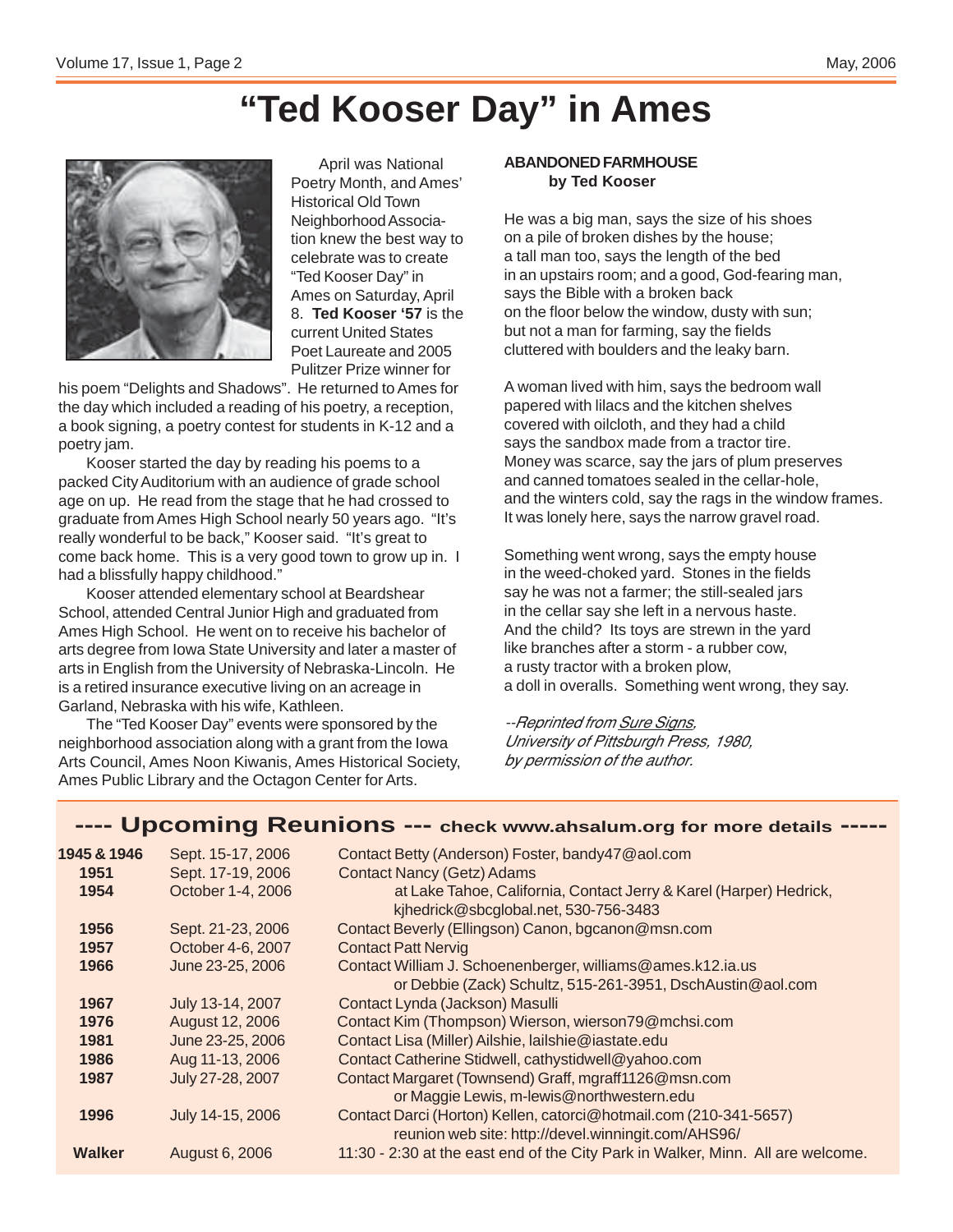# **Alumni Still Aiming High**

**Don Payer '46** awarded two \$12,000 Payer Family Scholarships at this year's Scholarship Ceremony at Ames High School. Thanks to Don and his family for this \$24,000 contribution. The winners this year are Victoria Breshears and David Tapper.

**Norman Dale '50** died in March but will be remembered at the ninth tee at Homewood Golf Course in Ames with a commemorative bench. Dale's friend Charles Newton said, "He was an average golfer, but he loved the game. There probably has never been a man who played the game with a better temperament than Norm." Dale played golf at Homewood every day the weather would allow.

**Tobin Miller '74** has a speaking role in the new motion picture "United 93". He is with the Federal Aviation Administration's Air Traffic Command Center in Herndon, VA and is one of several actual FAA workers recruited to appear in the motion picture. Miller was working in Boston on September 11, 2001 and lived through the day's events.

**Stephen Pier '74** has a successful dance career teaching ballet at Juilliard School in New York and touring throughout the world as a guest teacher, dancer and choreographer. He studied at Julliard, danced with Jose Limon Company, the Hamburg Ballet and the Royal Danish Ballet.

**Mark Ellson '76** received the Bronze Star medal for his service during the time of hostilities in support of Operation Iraqi Freedom. Lieutenant Colonel Ellson has been deployed to Iraq since April 2005 and is currently with the 4th Infantry Division Sustainment Brigade in the Baghdad area. Mark who was called up from the reserves to serve, has been on active duty or in the army reserves for over 30 years. He is a Senior Vice President, International Business Unit, Ergotron, Inc., located in Saint Paul, Minnesota.

**David Kyllo '78** was named to the Contemporary Long Term Care magazine's Annual Power and Influence 2005 list in its top 25. This list contains the most influential leaders and decision makers affecting America's long-term health care industry. Kyllo is the Executive Director for the National Center for Assited Living located in Washington, D.C. The magazine states, "Think NCAL and Kyllo's name is near the top of the list."

**Eric Cowle '80** was awarded the American Public works Association (APWA) "2005 Engineer of the Year" award for the State of Missouri. At the time, Eric was the Director of Public Works for Arnold, Missouri. Eric and his family of six relocated to Rancho Mirage California in September, where he accepted the position of Directory of Engineering for Stantec Counsulting's Palm Desert office. On his last day of work in Arnold, the mayor signed an official proclamation designating August 26 as "Eric Cowle Appreciation Day".

**Fred Hoiberg '91** was inducted into the Iowa High School Athletic Association Hall of Fame. As an AHS senior, he earned first team all-state honors in basketball and football. He also helped Ames to two state track titles as a high jumper and sprinter. He graduated with 17 school records. Hoiberg has played professional basketball with Indiana, Chicago and Minnesota until heart surgery interrupted the 2006 season. He recently announced his retirement from basketball. He will continue in an administrative roll with the Minnesota Timberwolves. He lives in Minneapolis with his wife Carol (McGee) '89 and children Paige, Jack, Charlie and Sam.

**Ralph Farrar (staff),** was named Kiwanian of the Year by the Ames Town and Country Kiwanis Club. Farrar chaired the Young Children Priority One Committee and the Healthy Futures program with Ames' Youth and Shelter Services.

### **Gibbs returns to Ames**

**Dick Gibbs '67**, the first Ames High graduate to play professional basketball in the NBA returned to his roots in Ames in February 2006. **Steve Burgason '73** hosted an open house in Gibbs' honor at Burgie's Espresso Cafe. Relatives, friends and former staff members attended the occasion to hear his intriguing tale.

Gibbs helped lead the Little Cyclones to the 1967 state basketball championship game where they lost to Cedar Rapids Jefferson in overtime. He played collegiate basketball, then professional for the Atlanta Hawks until 1976. After leaving basketball, Gibbs developed a cocaine addiction that took him to rock bottom. He has now turned his life around and hopes to help others. He has started a program to help retired athletes who have struggled to transition away from athletics and have fallen on hard times with addictions. "My concept is to create a pilot program for the NBA to serve any of those ex-players who have lost their way in life," said Gibbs.



**Steve Burgason '73, Jordan Burgason '08 and Dick Gibbs '67**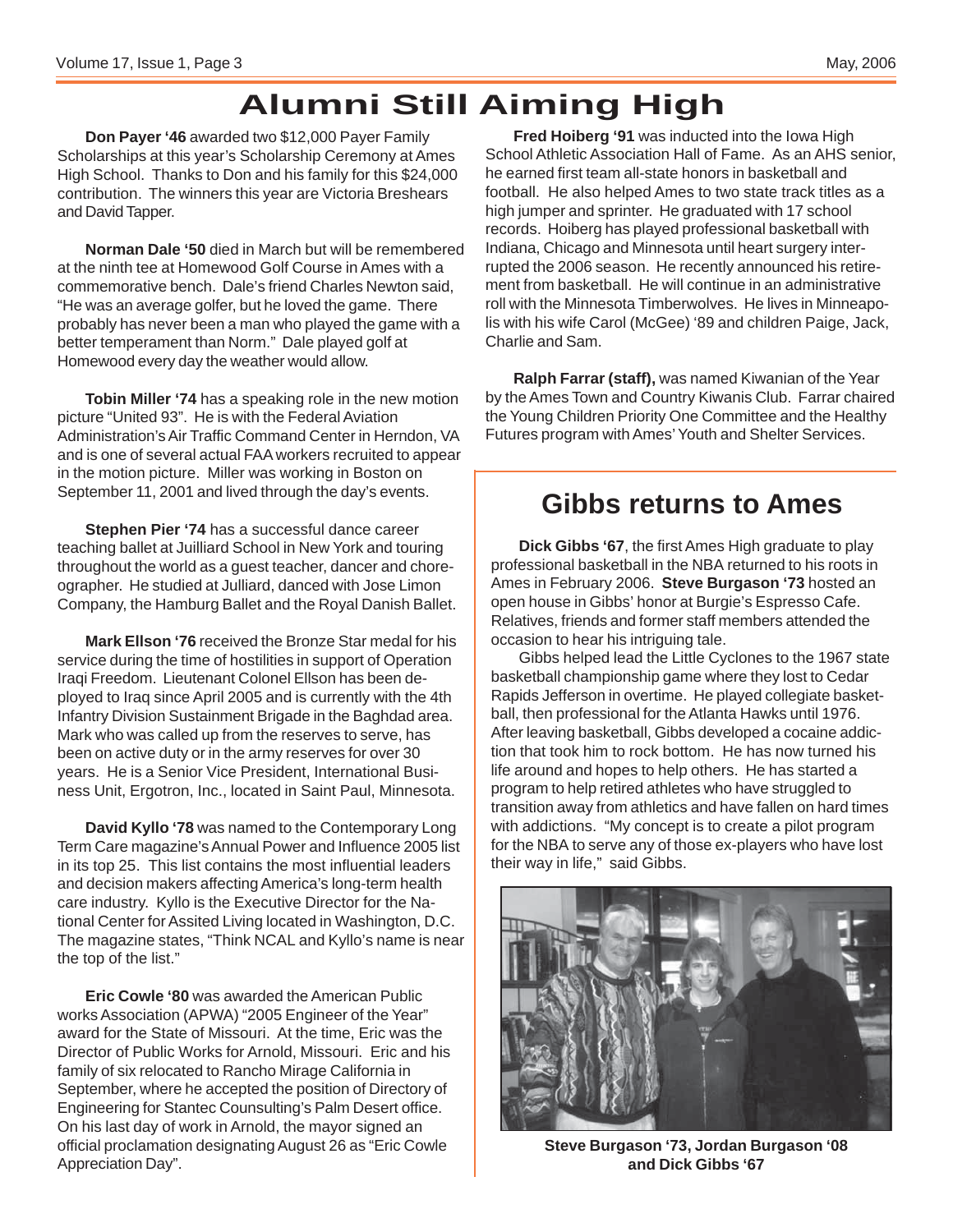### **Memorials**

The Ames High School Alumni Association has received the following memorials since the last newsletter. Memorial funds go into the Memorial Scholarship Fund for AHS seniors.

In memory of **William D. Daine '48** by Melinda (Hawkins) Wiesner '59

In memory of **William J. Buchholtz '57** by Lynn A. Dreeszen '57

In memory of **Bruce M. Adams '51** by Roger A. Deal '51

In memory of **Kim (Glass) Eucher '77** by Sandra (Daulton) Shaughnessy '77

In memory of **Patricia Ann (Quinn) Duran '42 Rowena Frances (Quinn) Trimble '33** by Thomas B. Quinn '39

In memory of **Mary Lou (McCardle) Waller '55** by Robert J. McCardle '54

In memory of **Dorothy J. Timmons '58** by John Timmons '64

In memory of **Nance (Cole) McMinimee '44** by Sally (Cole) Rice '49

In memory of **Jan Paul Severson '59** by Sandra (Peterson) Blalock '59

In memory of **Jan Paul Severson '59** by Sandy (Mickelson) Farner '61

In memory of **Keith D. Berry '42** by Barbara W. Berry

## **Some Have Left Us**

The following alumni are known to have died in recent years. Those listed in previous newsletters are omitted here. Some information is incomplete. If you have more information or unreported deaths, please advise the AHSAA. **A complete listing of all known deceased alumni is available at www.ahsalum.org.**

| <b>Class</b> | <u>Name</u>                                  | Date of Death  | <b>Place of Death</b>    |
|--------------|----------------------------------------------|----------------|--------------------------|
| 1924         | Mendon, Ivadelle (Dixson)                    | 12-29-2005     | Ottumwa, Iowa            |
| 1926         | Fox, Fern Minnie (Bappe)                     | 12-8-2005      | Wall Lake, Iowa          |
| 1927         | Buchholtz, Ruth (Scott)                      | 2-23-2006      | Ames, Iowa               |
| 1929         | Buck, Margaret Linnea (Berg)                 | 2-9-2006       | Boone, Iowa              |
| 1931         | McCullough, Carita Nettie (Knuths) 4-14-2006 |                | New London, Iowa         |
| 1937         | Young, Richard A.                            | 4-2-2005       | Clarion, Iowa            |
| 1938         | Beach, Harold T.                             | 4-10-2001      | Waterloo, Iowa           |
| 1938         | Brogan, Bettejane (Kern)                     | $1 - 8 - 2000$ | Woodstock, III.          |
| 1938         | Buck, James H.                               | 10-5-2005      | Penn Valley, Calif.      |
| 1938         | Clyde, Gordon F.                             | 6-17-2004      | LaHabra, Calif.          |
| 1938         | Erwin, Dale Eugene                           | $6 - 1 - 2002$ | Bellevue, Wash.          |
| 1938         | Fulmer, Norman Clark                         | $1 - 2 - 2003$ | Sun City West, Ariz.     |
| 1938         | Moore, Mary Elizabeth (Minott)               | 12-23-2002     | Rosemead, Calif.         |
| 1938         | Staunton, Polly Jane (Reddy)                 | 11-30-2004     | Homestead, Fla.          |
| 1939         | Olson, Kenneth E.                            | 11-13-2003     | Westminster, Calif.      |
| 1939         | Sharkey, Verna Mae (Yetter)                  | 8-16-2005      | Lake City, Iowa          |
| 1940         | Gaskin, Dorothy Mae (Becton)                 | $1 - 1 - 2000$ | Des Moines, Iowa         |
| 1940         | Gould, Charles Richard                       | 12-25-1994     | Saint Paul, Minn.        |
| 1940         | Hunt, Icle Marie (Veach)                     | 12-14-2005     | Des Moines, Iowa         |
| 1940         | Keever, Dolores June (Kirby)                 | $4 - 6 - 2004$ | Golden, Colo.            |
| 1940         | McCarthy, John Robert                        | 7-3-2001       | Bellevue, Wash.          |
| 1940         | Newark, Grace Elizabeth (Cushing)1-4-2005    |                | King of Prussia, Pa.     |
| 1940         | Seals, Betty Lou (Ikerd)                     | 6-27-2000      | San Diego, Calif.        |
| 1940         | Shoen, Burton P.                             | 1-31-2003      | Sand Springs, Okla.      |
| 1940         | Smith, Helen Rae (Daley)                     | $3 - 9 - 2006$ | Phoenix, Ariz.           |
| 1940         | Thompson, Wilma (Vogt)                       | $2 - 7 - 2005$ | Wichita, Kans.           |
| 1940         | Young, Marshall E.                           | $9 - 1 - 1999$ | Clovis, Calif.           |
| 1941         | Anderson, James Hall                         | 12-3-2002      | Palm Desert, Calif.      |
| 1941         | Arnold, John J.                              | $9 - 9 - 2005$ | Las Cruces, New Mexico   |
| 1941         | Moll, Virginia Lou (Carter)                  | 8-9-2001       | Hopkins, Minn.           |
| 1942         | Berry, Keith David                           | 12-18-2005     | Huntington Beach, Calif. |

In memory of **Helen Holt (Staff 1941-45)** by Paul '43 and Dorothy (Porter) '43 Vance

In memory of **Conrad F. Berhow '50** by Margaret Schmidt Volding '50

In memory of **Conrad F. Berhow '50** by Linda Watson '72

In memory of

**Conrad F. Berhow '50** by David '50 and Norma (Roelofsen) '50 Bappe

In memory of **Bruce Macy Adams '51** by William E. Poe '51

In memory of **Bruce Macy Adams '51** by Stan B. Adams '80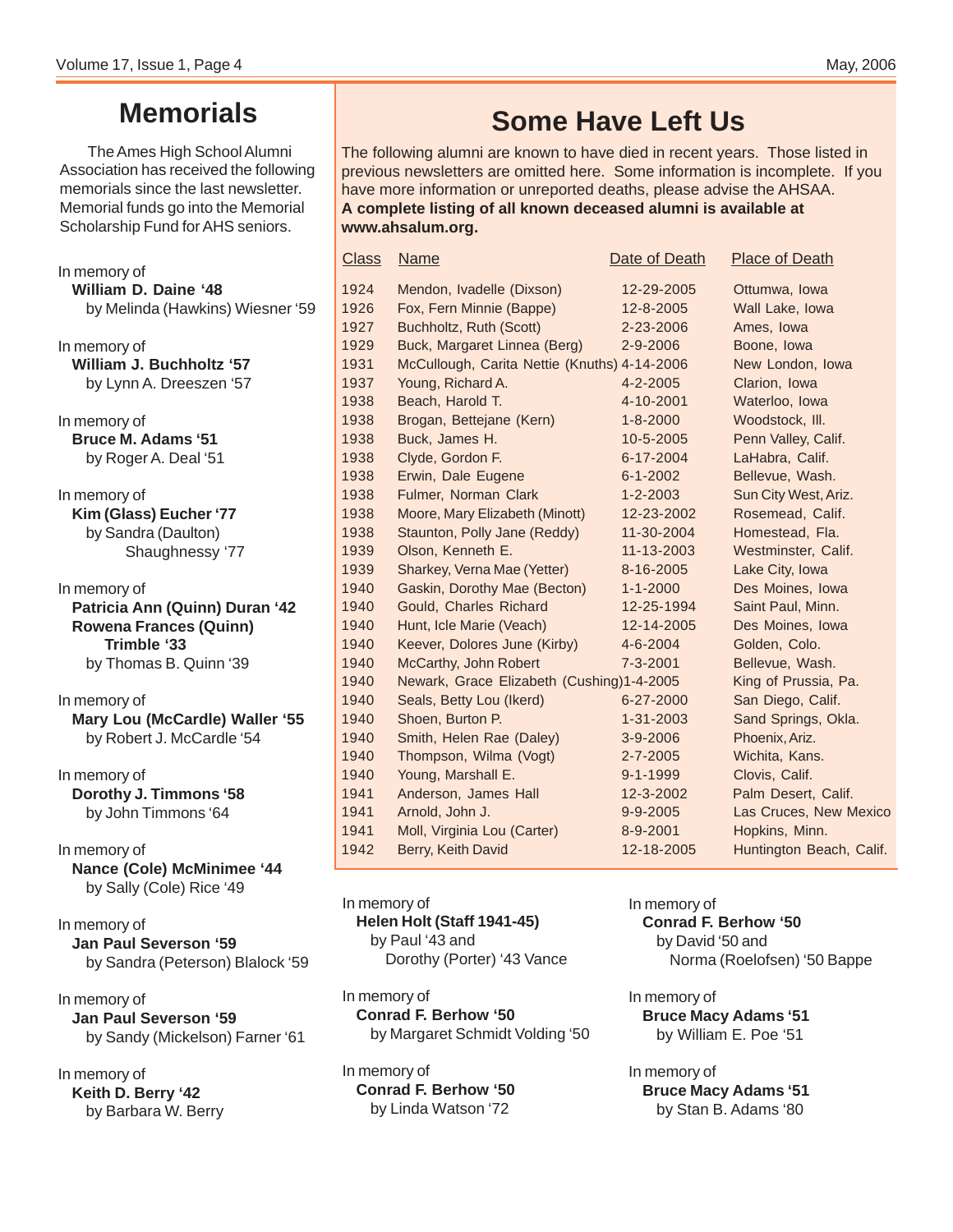### **Some Have Left Us (cont.)**

### **Class** Name Date of Death Place of Death Place of Death 1942 Clark, Karl Blanchard, Jr. Red 4-24-2006 Ames, Iowa 1942 Hutchinson, Helen (Van Vlack) 1-6-2005 Saratoga Springs, N.Y. 1942 Iversen, James K. 11-8-2001 Venice, Fla. 1942 Tague, Robert Edward 2-2-2004 Tyler, Texas 1943 Nixon, Erma Irene (Koch) 12-1-2005 Fredericksburg, Texas 1944 McMinimee, Nance Ann (Cole) 8-25-2004 Denison, Iowa 1945 Wall, William Harold 8-31-2004 Santa Maria, Calif. 1946 Davis, Marvin Lee 4-4-2006 Ames, Iowa 1946 Ross, Richard Allen 3-23-2006 Ames, Iowa 1950 Berhow, Conrad F. 1-22-2006 Ames, Iowa 1950 Dale, Norman Selwyn 3-22-2006 Ames, Iowa 1953 McNeal, Patricia Ann 7-16-2005 Las Vegas, Nev. 1955 Watkins, Robert Keith 5-7-2005 Des Moines, Iowa 1956 Samson, Gary Dean 3-10-2006 Ames, Iowa 1957 Berck, Ira S. 4-30-2006 Des Moines, Iowa 1957 Dye, Rebecca Berdona 6-16-2005 Ottumwa, Iowa 1961 Myers, Carol Ann (Straehle) 9-19-1996 Dallas, Texas 1961 Spitz, Bonita Louise (Kloppenborg) 2-1-1975 ? 1962 Carmean, Charles Samuel 4-12-2006 Danville, Ind. 1963 Bohacek, Susanne (Timm) 12-25-2005 Fredericksburg, Va. 1965 Schmidt, Robert Michael (Mike) 12-8-2005 Ames, Iowa 1966 Paulson, David L. 3-10-2006 Ames, Iowa

1966 Sansgaard, David Fedrick 5-2-2006 Ames, Iowa 1968 Gammon, Daniel Lynn 1-30-2006 Ames, Iowa 1970 Craig, Constance 1-25-2006 Ames, Iowa 1971 Hunter, Jeanie Marie (Michelson) 12-19-2005 Ames, Iowa 1971 Wallize, Inga 4-17-2006 Iowa City, Iowa 1976 Kreamer, Rhonda Sue (Nilsson) 4-14-2006 Red Lodge, Mont. 1979 Hetland, Jeffrey Alan 12-25-2005 Little Rock, Ark. 1993 Lamont, William Eugene 5-6-2006 Kansas City, Mo. 1997 Richardson, Nicole Lynn 4-25-2006 Grand Junction, Colo. 1997 Van Pelt, Kristi Lynn (McConnell) 12-20-2005 Brooklyn, Iowa 2003 Barnes, Mesha Michelle 3-31-2006 Huxley, Iowa 2003 Rodgers, Amalia 1-18-2006 Boone County, Iowa Staff Bauske, Grace (Redmond) 3-14-2006 Okoboji, Iowa Staff Holt, Helen Louise 1-26-2006 Des Moines, Iowa

In memory of **Scott R. Kenyon '72** by Larry D. Ostrem '72

### In memory of **Eugene Wierson '42** by Vivian (Wierson) Moffitt '44

### In memory of **Charles S. Carmean '62** by Karen (Houge) Haines '58

In memory of **James Lindquist '60** by Cecilia Ann Strayer '57

In memory of **Michael J. Klein '58** by Marilyn K. Griffin '51

In memory of **Jamie Leann Mader** by Gloria (Anderson) Fink '43

### In memory of **Grace R. Bauske (Staff)**

by Linda Watson '72 Al and Norma Sandvick Karlen H. Cooney John and Sharon Forssman Becky Jordan Robert and LoAnn Campbell Richard Zbaracki Vera W. Larson David T. Fenton '79 Cheryl A. Glenn Kristen (Ripp) Finn '81 Mona Smith (Staff) Leisa Doran '71 Class of 1971 Thomas Scott Carl and Dorothy Ekberg Maridee Hegstrom Donna Schepers (Staff) Sande and Margo McNabb David and Hanna Gradwohl Thomas J. Brindley '67 William and Jane Ripp (Staff) Robert and Janette Hildebrand Donald and Anita Dyer Tom and Marjorie Cornwall Christine Ellis '73 Charlie Ellis '69 Barbara (Ellis) Holm '76 Jim Ellis '78 Sigfrid "Sig" Lybeck (Staff) John and Kathryn Miller Willis "Bill" and Phyllis Enquist (Staff) Primrose "Prim" Jackson, Marcy & Betsy Cindy (Hall) Swanson '71 Donald & Frances Black Robert & Mary Jane Starck Janet Ekberg '70 Susan S. Proger James R. Pratt '69 Russell and Martha (Raney) Benda Luann (Forssman) Van Weelden '86 Deborah (Forssman) Hill '90 Mr. & Mrs. K. Geelhood Beth Hageman Janet (Ramsey) Durlam '69 Lara Mae Johnson Mary J. Jones Jean Y. Leuthawer Ross & Pat Christensen Connie (Buck) Bappe '71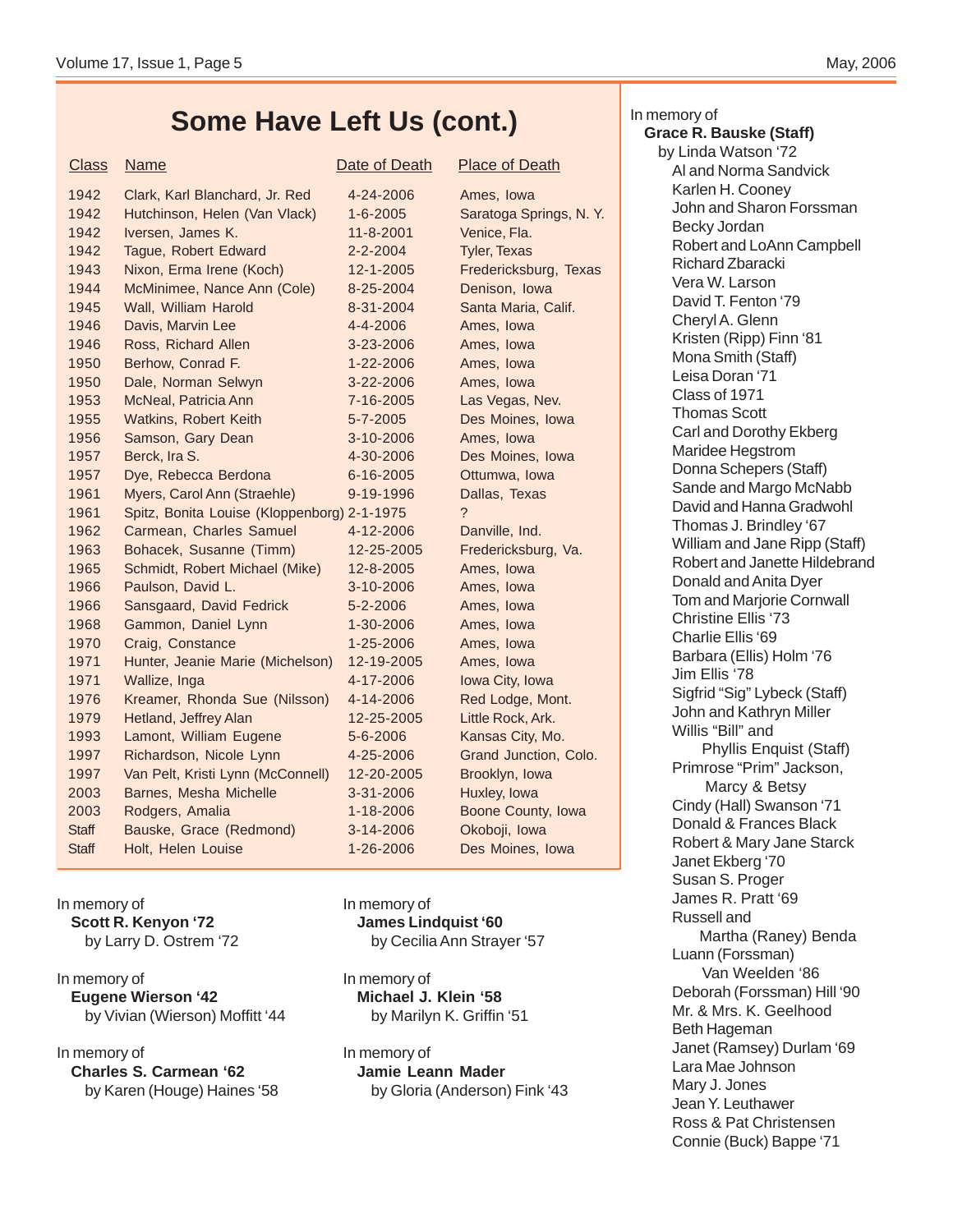### **--- AHSAA thanks you for financial support ---**

The Ames High School Alumni Association has received donations or memorials from the following supporters during the 2005 calendar year. Thank you to all alumni and friends who have generously sent contributions to the AHSAA. All contributions are greatly appreciated and make it possible to provide support to many varied projects. Memorial donations go entirely into the Memorial Scholarship Fund. (\* = memorial contribution) (Our apologies for any omissions.)

**Gold Club \$2,500+**

\*Edward H. Cox '36

**Silver Club \$1,000-\$2,499.99** Ellen (Molleston) Walvoord '57

#### **Bronze Club \$100-\$999.99**

Robert E. Bartels '73 \*Jerold E. Bowen '65 \*Janice (Lee) Brady '62 \*William A. Brindley '56 Terry R. Carroll '73 \*Diane (Daine) Cooper '54 \*Carol Cummings '57 \*John Daine '47 \*Janis (Jordan) Dickens '67 George Dixon '42 Judith (Larsen) Hansen '64 \*Donald W. Johnson '52 \*M. Kay Kirwin (Spouse) Barbara (Hart) Lehman '76 \*Willard J. Madden '36 \*Guy E. "Terry" McFarland '54 \*Marlys K. Moore (Spouse) \*Mary Jo (McDowell) Mount '56 \*Robert D. Munson '51 Mark R. Rothacker '47 \*Mary (Daine) Sharp '49 \*Robert W. Stafford '42 \*John L. Timmons '64 \*Don W. Weagley '40 \*Jean (McClelland) Wilkins '43 \*Delores (Fisher) Wunder '51

### **Orange and Black Club**

**Up to \$99.99** \*F. Terrill Adams '55 Judson "Jud" S. Alford '79 Susan (Larson) Allen '71 \*Jane (Huntley) Amme '54 \*Robert C. Amme '48 \*Katherene (Brown) Anderegg '64 Mary K. Armstrong '61 Dale E. Bappe '49 William D. Barnett '80 \*Gary L. Bath '64 \*Shirley (Carter) Beatty '47 William E. Becker '55

\*Charles L. Benson '53 Theresa K. Benson '55 \*Norma (Kelley) Berns '52 Mary Jo (Jackson) Bickley '57 \*Bruce Bernard Balck '55 Carl F. Brandner '42 \*Sylvia (Day) Brattebo '48 \*John H. "Jack" Brayton '50 Carol Bremner-Einsidler '75 Thomas J. Brindley '67 \*Kendrick L. Brown '62 \*Wayne W. Brown '49 \*Robert & Anne (Knuths) Buck '50 Steven K. Burrell '59 Linda (Bergland) Busker '64 Robert L. Byrus '50 \*Robert E. Campbell '44 \*Don & Mary Ann Carlson (Staff) Betty A. Chase '44 Nancy (Roelofson) Cherkas '66 \*Ann (Vernon) Corey '43 Connie Dodd '67 \*Sonja (Accola) Ehrenreich '65 \*Charles R. Edler '57 \*Steven P. Erickson \*Marg (Hillyard) Ericson '61 Joni (Brown) Ervin '65 \*John P. Fischer '36 Thomas A. Fleener '85 Jennifer Fliehler '94 \*Betty (Anderson) Foster '45 \*Robert J. Frazier '40 \*Lisa Fung '80 Laris Galejs '84 Jessica K. Gowdy '89 Karen (Houge) Haines '58 Edward C. Hansen '57 \*Phyllis Heffron '59 Stephen R. Henderson '59 Robert O. Heverly '54 \*Shirley (Baker) Hoerman '52 Diane Jetmund-Perigny '63 \*Josie (Timmons) Josif '72 James M. Judisch '59 John R. Kennedy '64

\*Darwin H. Kephart '41

Kim (Zupan) Knutson '76 \*Denise (Reynolds) Koncelik '81 Raymond E. Kooser '47 Robert D. Krieg '53 \*Sharon (Smith) Krieger '54 \*L. S. "Jerry" Kurtz, Jr. '52 Margaret (Wallace) Leverett '46 \*Patricia (Hadaway) Lowe '71 A. Dexter MacBride '74 Duane T. Magee '88 Keith Magoon '57 Leslie Maze (Staff) Roberta J. McIntire '67 Sally (Schaefer) Miller '57 Kirsti (Place) Minion '95 \*Kathleen (Finnegan) Moller '66 Gary & Rhea (Barron) Mulhall '63 \*Kathryn G. "Kay" Mulhall '75 \*Janet (Skeie) Nesbit '54 Mildred (Campbell) Nolan '40 \*Mary Janet O'Brien '52 Donald B. Ostermann '56 Donald D. Overland '58 Robert G. Pasley '33 \*Catherine F. Peet (Spouse) \*Linda (Anderson) Reynolds '60 Jane P. Richards '84 James E. Ricketts '62 Suzanne (Coady) Rock '75 Nicole (Black) Rudolph '88 Norman J. Rutz '82 Jeffrey W. Sales '63

\*Catherine (Schanche) Sanders '51 \*Mary (Dodds) Schlick '43 Helen (Beard) Schnabel '34 \*Phyllis (Eschbach) Schulz '47 Helmut Seaman '48 Robert '38 & Elizabeth '39 Shearer \*Brad K. Sills '70 Tom Simmering '66 David R. Smith '52 Lee Ann (Wallace) Smith '77 Jerrold W. Soesbe '56 Wayne E. Spangler '48 Laura (Doak) Springer '77 \*Marilyn (Knutson) Squires '51 John W. Standley '49 John A. "Jack" Steil '54 Tamara (Sondrol) Stein '72 \*Robert Stewart '48 \*Timothy M. Stine '59 Carolyn (Potter) Thompson '80 \*Jerry '61 and Karen (Skold) '63 Tow Donald L. Ullestad '46 \*Paul & Dorothy Vance '43 James Wiener Vann '60 \*Janet (Melhus) Wallin '35 Murl Whattoff '41 Elaine (Homer) Whiteford '74 Christine (Ulmer) Wiersma '68 \*Alice C. Willis '42 Steven F. Williams '71 Jeffrey A. Wolters '82 Dale B. Woodward '70 \*Barbara (Gross) Young '47

During 2005, the AHSAA made contributions to benefit Ames High School students in the following ways:

#### **\$100 to the Ames High School Post Prom \$100 to the Ames High School Honors Banquet \$4000 to fund four \$1000 scholarships**

Thank you to all who support the AHSAA and make these contributions possible.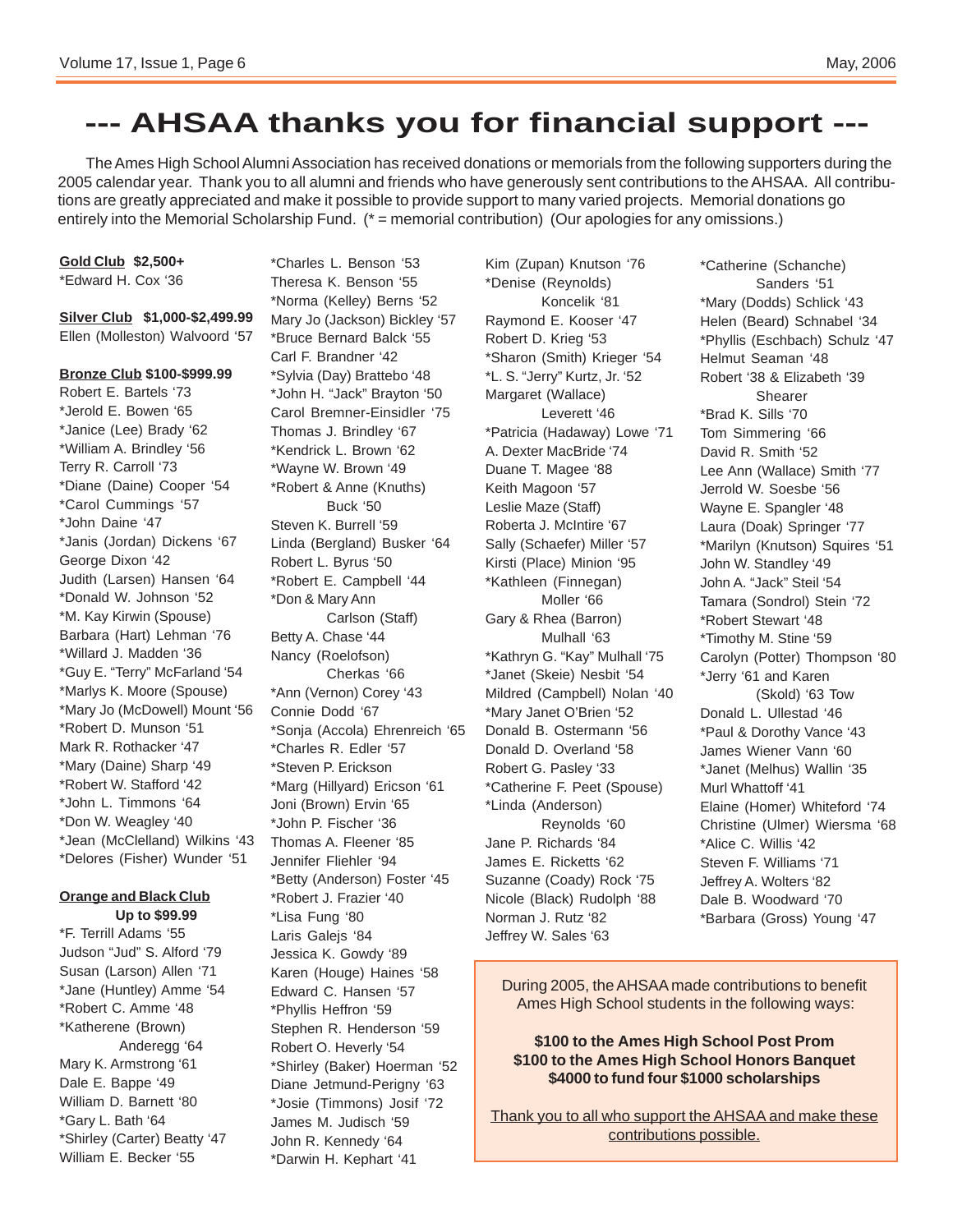# **Memorials and Contributions**

The Ames High School Alumni Association (AHSAA) has received memorials and undesignated contributions regularly since we were founded in 1990. The contributions have been recognized in the newsletters in a variety of ways and at various times.

Initially, contributions were listed with name of donor, amount and the donor's year of graduation. During the 1990's they were listed alphabetically or numerically by year of graduation or simply in the order in which they were received. From 2000 through 2003, in the first newsletter of the year, the contributors, with their year of graduation, were listed in alphabetical order with no amount indicated. Memorial contributions were indicated with an asterisk. In 2004, we experimented with listing the donors in categories: (1) Benefactors (\$1,000 plus), (2) Donors (\$100 - \$999) and (3) Contributors (up to \$100).

After considerable discussion during this past year, we think we have settled on the following categories for the future: (1) Gold (\$2,500 plus), (2) Silver (\$1,000 - \$2499), (3) Bronze (\$100 - \$999) and (4) Orange and Black (up to \$100). (We may have been influenced by the Winter Olympics in making this decision, but it wasn't made lightly.) Although we think the "Orange and Black" category may be the most important and meaningful to our graduates, we wanted to make this category attainable to all. So, thus the Olympic colors and the Ames High colors.

Your comments, contributions and memorials are welcome and sincerely appreciated.

**W. C. Ripp, Honorary Alumnus**

# **AHSAA Golf Outing Registration**

June 24, 2006 Veenker Memorial Golf Course 8 a.m. shotgun start

Cost is \$46, \$18.50 for Veenker membership holders and includes green fees, cart, lunch and prizes. Register as a team or as an individual. Mail as soon as possible. Space is limited. For the latest information go to www.ahsalum.org.

| <b>Name</b> | <b>Class</b> | (circle one) |              |
|-------------|--------------|--------------|--------------|
|             |              |              | \$46 \$18.50 |
|             |              |              | \$46 \$18.50 |
|             |              |              | \$46 \$18.50 |
|             |              |              | \$46 \$18.50 |
| Total.      |              | S            |              |

### MAKE CHECKS PAYABLE TO: **Veenker Memorial Golf Course**

Send registration to: Tess Balsey, Manager Veenker Memorial Golf Course 1925 Stange Road Ames, IA 50011 or call 515-294-9493, or email tbalsley@iastate.edu

# **Spectacular 50th Reunion**

The class of '55 had a super 50th reunion in September. Some classmates came back to Ames for their first reunion ever. It was great to see them and all the classmates we've maintained relationships with through reunions and group birthday parties over the years.

We had high attendance at all the activities over the weekend. There were about 110-120 people (classmates and spouses/friends) at each event. Two teachers, Dale Hiedeman, his wife Marge, and Bob Hamilton, were our guests at the Sunday morning brunch. It was wonderful to see them again they look terrific!

We started celebrating group birthdays when we were turning 50 and have continued that tradition every five years on the birthdays ending in '0' and '5'. We have reunions in Ames every five years and birthday parties in other parts of the country. Our classmates in the northwest are exploring plans for our 70th birthday party in the Seattle area in '07. We're looking forward to 70 in Seattle in '07 - more adventure with old friends!

**Leah Bowman '55**

## **--- Remember ---**

to send to the AHSAA:

- \* name and address changes
- \* reunion dates
- \* alumni accomplishments
- \* names for Distinguished and Honorary Alumni Awards
- \* newsletter ideas, pictures
- \* death information
- \* Spirits or any other high school memorabilia that need a home

See page 12 for how to contact the AHSAA. Thank you!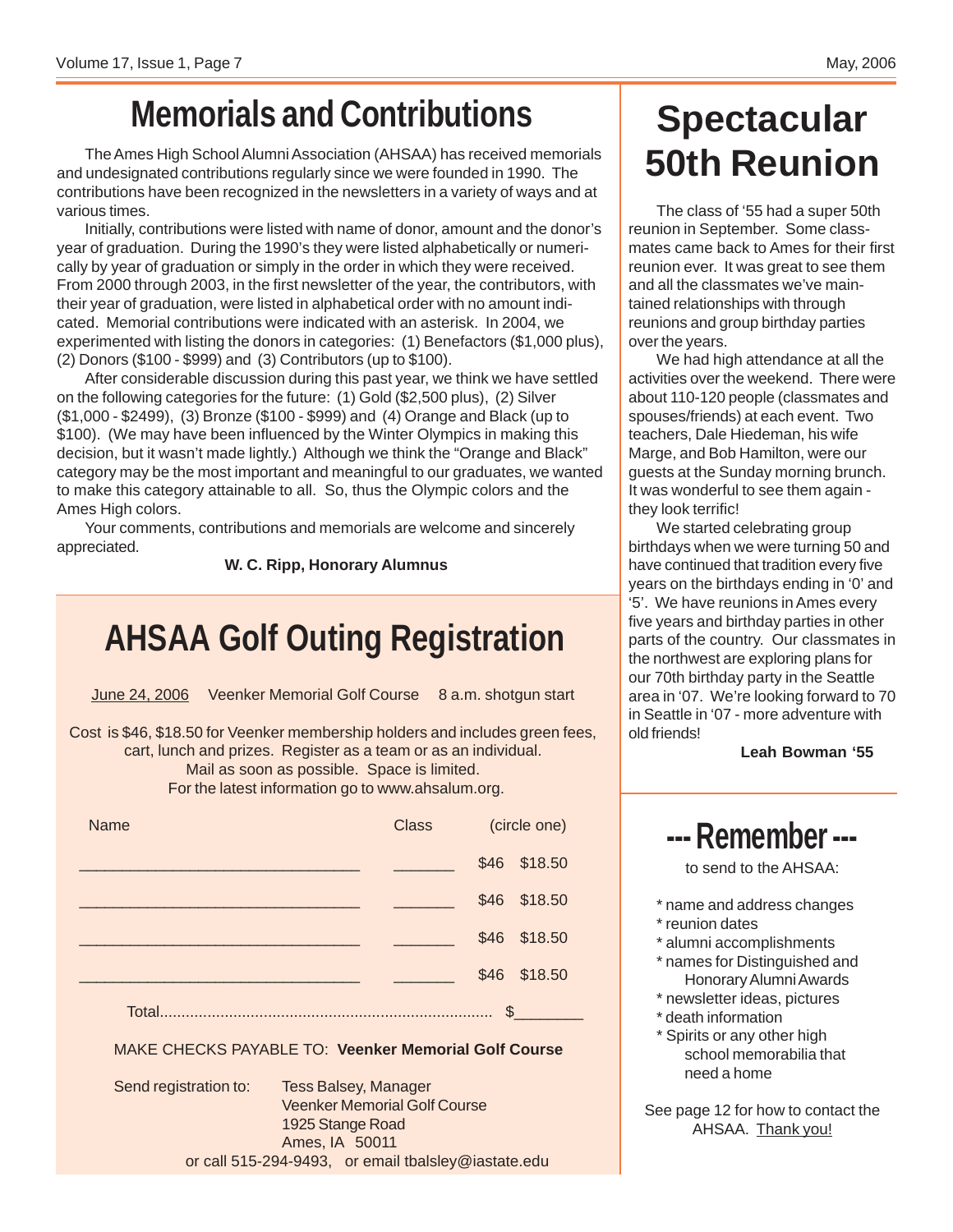# **Ames Education Foundation (AEF) News**

### **Class of 1966 - Reunion Gift**

The Class of 1966 is celebrating their 40th high school reunion on June 23-24 in Ames. The reunion committee has been working for the past one and a half years to plan a remarkable event. The reunion will feature mixers and a dance with many opportunities to reconnect and share life stories - as well as a live concert by vintage performer, Frankie Valens!

The committee has added another unique feature to their plans - an opportunity to give back to Ames High School in a meaningful way. Classmates have been asked to help reach a goal of \$100,000 to replace seats in the Ames High School auditorium.

The AHS Auditorium is used constantly for productions, orchestra performances, band concerts, and district-wide meetings. Community groups also use the facility throughout the year. The seats are worn and many have collapsed and been removed. The maintenance staff has fixed seats over and over again, but it is time they are replaced. Funding just isn't available to address all the District's needs, which is why the Class of 1966 wanted to do something to help.

Gifts are being made to the Ames Education Foundation (AEF). Outright gifts for the project can be made or gifts can be pledged over a period of twelve months to two years. Teaming up with the reunion groups such as the Class of 1966 is one way the AEF helps support district needs. If you are interested in learning more, contact Jean Kresse (see below) or contact one of the 1966 reunion committee members (see page 2).

# **Friendship Scholarship Announced**

This spring, the Ames Education Foundation will be awarding a new scholarship, called the Friendship Scholarship in the amount of \$5,000. If the recipient of this year's award continues in post-secondary education and meets the requirements outlined in the scholarship, she will be eligible to receive \$5,000 per year for three additional years. This will make the entire scholarship award a possible total of \$20,000.

The scholarship is being made possible through a gift from the Muriel and Bruce Hach Family Fund, a donor advised fund of the Community Foundation of Northern Colorado. The Friendship Scholarship is in honor of the strong friendship of **Muriel Hack '66** and **Bruce Hach '65** with Elizabeth Block, Carolyn Raymond and Sue Stidwell (all currently living in Ames).

This scholarship award will encourage a female graduate of AHS to obtain an academic education from an Iowa school of her choice. The student must be a young woman graduating Ames High School this spring, has a financial need, demonstrates strong character and connectedness at Ames High and has experienced academic success. This year's winner is Leah Ackerman.

# **Mini-Grants for Ames High School Projects**

Each year the Ames Education Foundation awards mini-grants to faculty to provide special projects in the classroom. Funded projects directly involve students, are innovative and incorporate matching funds or community resources.

This year 44 proposals requesting over \$20,000 were received. We were able to fund, either completely or partially, 24 projects, for a total of \$10,000. Ames High School received awards for the following mini-grants:

**Interactive Whiteboards in the Classroom and Beyond** (Kirsti Minion) - Helped to purchase interactive whiteboards that connect to computers allowing notes, presentations, spreadsheets, etc. to be saved, printed and uploaded to the web.

**Uganda Girls School** (Tim Mooney) - AHS students will travel to Uganda to help build a science lab. The funds from the AEF are helping purchase cement and lab equipment.

**Astrophotography** (Jeffrey Dilks) - Helped to purchase five Celestron Neximage CCD cameras that will allow 9th grade Earth Science students to photograph plants using the current telescopes.

**Academic Vocabulary Enhancement** (Anne Marie Kern and Shaeley Santiago) - Helped to purchase hardcover

dictionaries written specifically for English Language Learners enrolled in the ESL (English as a Second Language) classes. **Secret Life of Bees** (Tricia Johnson) - Purchase 25 copies of the Secret Life of Bees to be added to the choice book selection for English.

**ALP (Accelerated Learning Program)** (Cary Justmann) - Help create a library of reading books for ALP students.

### **Contact the Ames Education Foundation**

Please remember us in your will.

The Ames Education Foundation 415 Stanton Avenue P.O. Box 1125 Ames, IA 50014-1125

515-268-6630 Jean Kresse, Development Director jkresse@ames.k12.ia.us Web access through www.ames.k12.ia.us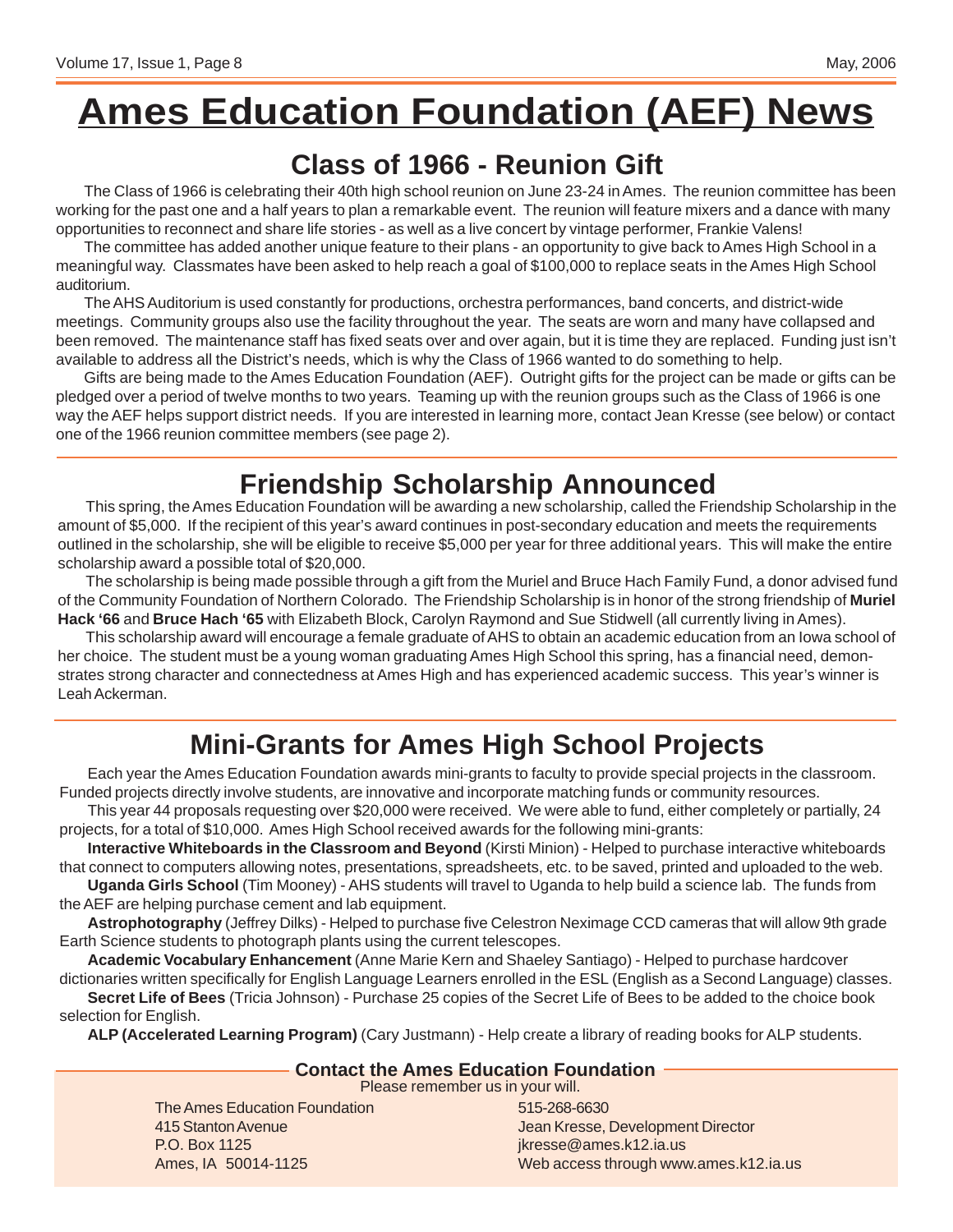| Volume 17, Issue 1, Page 9 | May, 2006 |
|----------------------------|-----------|
|----------------------------|-----------|

|                                                                                                  |                                                                                                                                                                               |                          | <u>Membership Blank Membership Blank Membership Blank Membership Blank</u>                                          |
|--------------------------------------------------------------------------------------------------|-------------------------------------------------------------------------------------------------------------------------------------------------------------------------------|--------------------------|---------------------------------------------------------------------------------------------------------------------|
|                                                                                                  |                                                                                                                                                                               |                          | Mail to Ames High School Alumni Association, 1921 Ames High Drive, Ames, IA, 50010. Make checks payable to AHSAA.   |
|                                                                                                  | Please circle membership dues enclosed: 1 year - \$6.00 2 years - \$11.00 3 years - \$15.00<br>Foreign: 1 year - \$12.00 2 years - \$22.003 years - \$30.00                   |                          |                                                                                                                     |
| roreig<br>_____________________Additional Donation enclosed: \$______________                    |                                                                                                                                                                               | Memorial enclosed: \$    |                                                                                                                     |
|                                                                                                  |                                                                                                                                                                               |                          | Graduation Year: ___________                                                                                        |
|                                                                                                  |                                                                                                                                                                               |                          |                                                                                                                     |
|                                                                                                  |                                                                                                                                                                               |                          | (first number on name label)                                                                                        |
|                                                                                                  |                                                                                                                                                                               |                          |                                                                                                                     |
|                                                                                                  |                                                                                                                                                                               |                          |                                                                                                                     |
|                                                                                                  |                                                                                                                                                                               |                          |                                                                                                                     |
|                                                                                                  |                                                                                                                                                                               |                          |                                                                                                                     |
|                                                                                                  |                                                                                                                                                                               |                          |                                                                                                                     |
|                                                                                                  | <u> 1989 - Jan James James James James James James James James James James James James James James James James J</u>                                                          |                          |                                                                                                                     |
|                                                                                                  | Name and address of someone who will always know your address: [11] The mannoun mannoun mannoun mannoun mannou                                                                |                          |                                                                                                                     |
|                                                                                                  | <u> 1989 - Johann Stoff, amerikansk politiker (d. 1989)</u><br>Suggestions / comments for the AHAA (special events, newsletter ideas, anything): ____________________________ |                          |                                                                                                                     |
|                                                                                                  |                                                                                                                                                                               |                          |                                                                                                                     |
| <b>Book Order Form</b>                                                                           | <b>Book Order Form</b>                                                                                                                                                        | <b>Book Order Form</b>   | <b>Book Order Form</b>                                                                                              |
|                                                                                                  |                                                                                                                                                                               |                          | Mail to Ames High School Alumni Association, 1921 Ames High Drive, Ames, IA, 50010. Make checks payable to AHSAA.   |
|                                                                                                  |                                                                                                                                                                               |                          |                                                                                                                     |
|                                                                                                  |                                                                                                                                                                               |                          |                                                                                                                     |
|                                                                                                  | *** 2001 Ames High School Alumni Directory *** (close out)<br>(Includes pictures from every Spirit from 1920-2000.)                                                           |                          | qty: _______ x \$5.00  subtotal _____________                                                                       |
| "Ames-From Marsh to Modern City" by Farwell Brown<br>"Ames in Word and Picture" by Farwell Brown |                                                                                                                                                                               |                          | qty: ______ x \$20.00  subtotal _____________<br>qty: x \$20.00  subtotal _____________                             |
|                                                                                                  | "Ames-A Ride Through Town on the Dinky" by Farwell Brown                                                                                                                      |                          | qty: ______ x \$20.00  subtotal _____________                                                                       |
| "Ames-Tales from Two Old Timers" by Farwell Brown                                                |                                                                                                                                                                               |                          | qty: ______ x \$20.00  subtotal _____________                                                                       |
| "Once Upon A Time" by I.W. (Red) Milliken                                                        |                                                                                                                                                                               |                          | qty: ______ x \$20.00  subtotal _____________<br>add \$4.00 postage for each directory or book ordered: ___________ |
|                                                                                                  |                                                                                                                                                                               | (\$8.00 max for postage) | <b>TOTAL</b>                                                                                                        |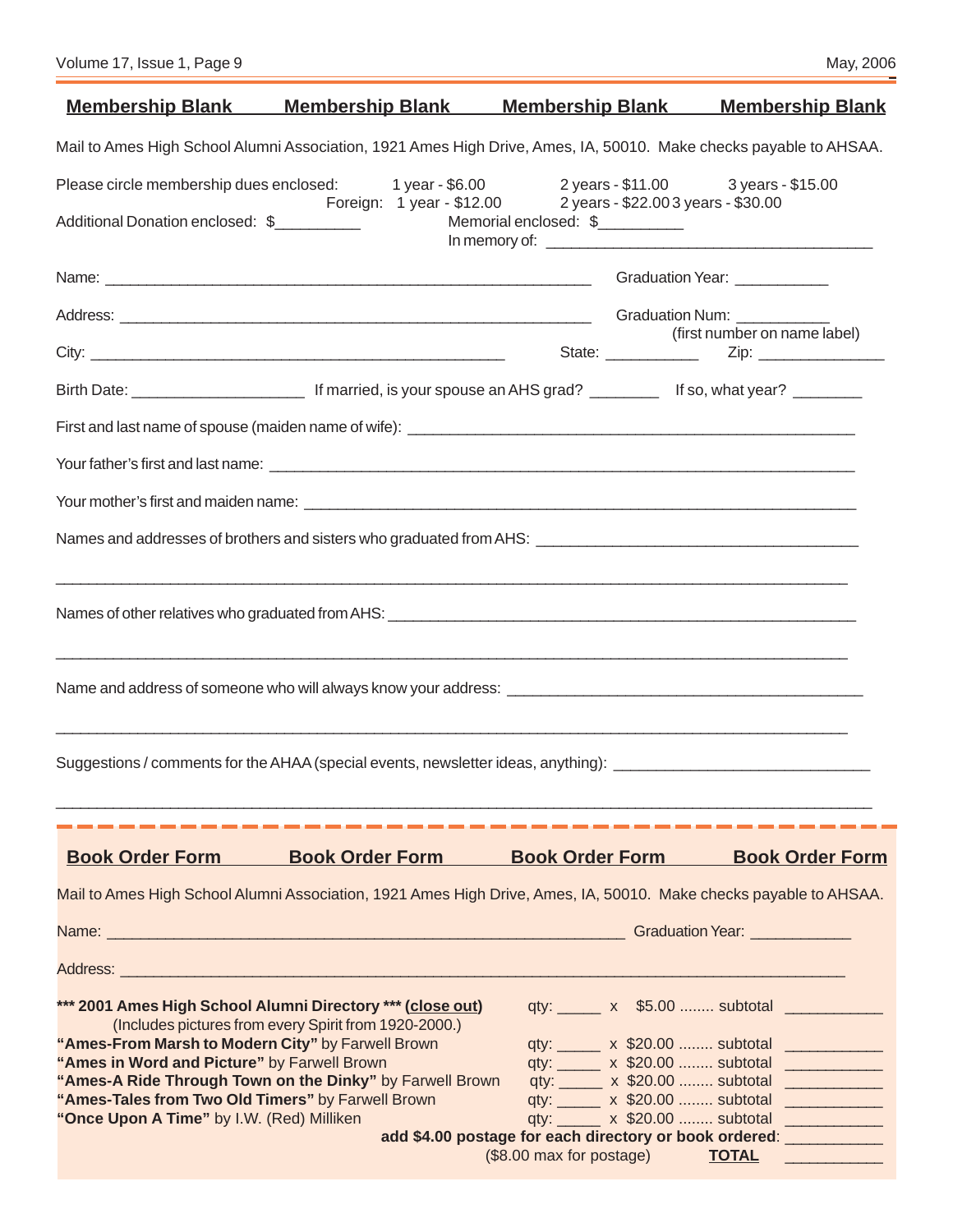#### Volume 17, Issue 1, Page 10 May, 2006

1958 Vogtlin, Shirley 1960 Bush, Ronald C. 1960 Fredrickson, Patricia Ann 1961 Hanson, Mary Kathleen 1961 Ray, Robert Luther 1961 Wright, Sharon Kay 1962 Dawson, Sally Jo 1962 Pirtle, Dianna May 1963 Bonanate, Giovanni 1963 Crain, Jean Elizabeth 1963 Gray, Carolyn S. 1963 Peterson, Stephen John 1964 Caquelin, Robert William 1964 Carlson, Cathy Gaye 1964 Conner, Rose Marie 1964 Cross, David Lynn<br>1964 Johnson, La Dawn<br>1964 Keisler, Ann Miller<br>1964 Keisler, Ann Miller<br>1964 Wright, James George<br>1965 Bennett, Danny Eugene<br>1965 Eott, Shirley Stickler<br>1965 Horn, Judith A.<br>1965 Strickland, Michael 1966 Hutchison, Jay Bryson 1966 Johnson, Donna Marie 1966 Myers, Claudia Marie 1967 Gibbs, Richard Dale 1967 Hutchison, Lynn Rae 1967 Johnson, Marsha Rae 1967 Pace, Steven Donald 1967 Smith, Karen Ann 1968 Connor, Ann Louise 1968 Evans, Barbara Jean 1968 Hickman, Kathryn Anne 1968 Hickman, Marsha Lyn 1968 Lee, Donetta Jean 1968 Miller, Paul Hesse 1968 Schmidt, Charlott 1968 Weigel, Thomas Ernest 1969 Brown, Barbara Lynn 1969 Bruton, Renee Leah 1969 Page, Cynthia Carole 1969 Zehngraff, Pia 1970 Aulin, Eva Christina 1970 Buchman, Cherie June 1970 Gomez, Patricia Bedoya De 1970 Hird, Marilyn Virginia 1970 Marjanovich, Mashenka Stevan 1970 Moore, John Thomas 1970 Raykovic, Lola 1970 Schmidt, Christian<br>1970 Schmidt, Christian<br>1971 Barnard, Ruth Anna<br>1971 Decampos, Regina Marcia Antunes<br>1971 Decampos, Regina Marcia Antunes<br>1971 Hale, Teresa Ann<br>1971 Henderson, Jamie Lee<br>1971 Moddenhauer, Pamela Mar 1972 Eklund, Lena<br>1972 Eugene, George S.<br>1972 Eugene, George S.<br>1972 Fisher, Marvin<br>1972 Iten, Ruth<br>1972 Kilberg, Debra Ann<br>1972 Kilberg, Debra Ann<br>1972 Kindermann, Deborah Jeanne<br>1972 Linzenbold, Eva Ilona 1972 Rhoads, Mary Kathryn 1972 Thies, Kathryn Hurst 1973 Barnard, Mary Ilene 1973 Davis, Donald Eldon 1973 Davis, Ronald Dale 1973 Kindermann, Candace Anne 1974 Eugene, Mary 1974 Johnson, Kristie Lee 1974 Neptune, Jacqueline Francoise 1974 Sherod, Diane Kay 1975 Bell, Keith Harold 1975 Bulkley, Teresa 1975 Hall, Jadie J. 1975 Hess, Brenda Kay 1975 Lepage, Diana Blanche Francoise 1976 Baena, Marly C. Da Silveira 1976 Ghobadi, Fahimeh 1976 Knoll, Bonnie Lynn Lloyd 1976 Minaei, Mohammad Reza 1976 Moody, Angela Rose Farris 1976 Nilsson, Per Ingemar 1976 Sheikholeslami, Fariba 1977 Ahmadi, Parvin 1977 Eshaghzadeh, Alborz 1977 Eshaghzadeh, Roya 1977 Helland, Stephanie Dee 1977 Lockamy, Derek John 1977 Lynch, Kimberley Jean<br>1977 Mostajeran, Fatomeh 1977 Mostajeran, Fatomeh 1977 Ochoa, Maria Lucia 1977 Runge, Sheryl Lynn 1977 Yamin, Simin 1978 Abbott, Scott Edward 1978 Howard, Zizi Telewoda Bia 1978 Luke, Lisa Ann 1978 Piroozbakhsh, Ali 1978 Porheidar, Fatomeh 1978 Rafieha, Ali-Reza 1978 Rasolkhani, Mahwash 1978 Strand, Thomas R. 1978 Stuart, Harold Roger 1978 Wilcox, Joyce Eileen 1978 Zojaji, Shahrokh 1979 Ambrosy, Nan Lee 1979 Germain, Robert Eugene 1979 Hariri, Zainab Salem 1979 Kingery, Laura Mae 1979 Mahdavi, Muhammad Ali 1979 Messines, Anne 1979 Miller, Todd Lloyd 1979 Monibi, Rana 1979 Nayeri, Maryam Fatemi 1979 Peterson, V. Wayne 1979 Roberts, Mark Allen 1979 Sasso, Mohammed Sami 1979 Shahghasemi, Hojatollah Hojat

1979 Shojaeddini, Ahmad 1979 Tabesh, Ali Reza 1979 Wiese, Debra Anne<br>1980 Abbott, Lisa Elaine 1980 Abbott, Lisa Elaine 1980 Al-Mansour, Khaled Sulaiman 1980 Borazjani, Amir 1980 Carlson, Cynthia Carol 1980 Hawthorne, Clark Wylie 1980 Mirzamostafa, Seyed-Naser 1980 Monemi, Shahriar 1980 Pourabbas, Fariborz 1980 Power, John F. 1980 Razmpour, Bahman 1980 Sohrabian, Fereidoon 1980 Stuart, Kimberly Ann 1980 Troxel, Janice Ann 1981 Anderson, Jedd David 1981 Benson, Helen Louise 1981 Ficken, David William 1981 Huynh, Hue 1981 Huynh, Phat 1981 Jones, Brian Keith 1981 Kifel, Nasser Abdallah 1981 Laughlin, Elisa C. 1981 Nelson, Susan Denise 1981 Verser, Cynthia Carol 1982 Bailey, David Lee 1982 Doan, Diep Thi Ngoc 1982 Gaetano, Pamela Sue 1982 Isenberger, Kelly 1982 Johnson, Kerry Michael 1982 Ocadiz-Garcia, Elisa 1982 Ocadiz-Garcia, Silvia 1982 Quach, Thao T-Bich 1982 Twombley, Lisa Anne 1982 Warren, Teresa Marie 1982 Weiss, Julianne 1982 Wilson, Mark D. 1982 Wilson, Robert Anthony 1982 Yanda, Jill Elizabeth 1983 Bortz, Elaine Marie 1983 Davis, Jeffrey Alan 1983 Dhanani, Aurangzeb A. 1983 Doan, Dung Thuy 1983 Jordan, Todd R. 1983 Morales, Carolina Urioste 1983 Ro, John Douglas 1983 Toth, Joseph 1984 Chambers, Glenn Allan 1984 Dhanani, Azam 1984 Gaetano, Peter Jeffrey<br>1984 Grimm, Randy James 1984 Grimm, Randy James 1984 Mitchell, Roberta Jo 1984 Nevins, Jennifer Christine 1984 Spraggins, Brian Keith 1984 Taylor, Jennifer 1984 Wilson, Samantha Jean 1985 Arnold, Charles Brent 1985 Ewing, Ingrid Leigh 1985 Liu, Quowona Peter 1985 Miller, Andrew Scott 1985 Stout, Kenneth Darrel 1985 Toth, Agnes 1985 Trebes, Anja 1986 Andersin, Lars Georg 1986 Conley, David 1986 Havlin, Jeffry Lynn Jr. 1986 Hung, Gilberto Chifoon 1986 Moore, Scott Melvin 1986 Randall, Todd Alan 1986 Stanford, James Norris 1986 Yates, Karen Margaret 1986 Yates, Mark Lawrence 1987 Martin, Michael Richard 1987 Taher, Zafer Saef<br>1988 Bantiste, Corey Brian 1988 Baptiste, Corey Brian<br>1988 Hollings, Kristin Anne<br>1988 Yom, Toeum<br>1988 Yom, Toeum<br>1989 Bryan, Stephanie Michelle<br>1989 Bucklin, Richard Allan<br>1989 Cheng, Dong Hee<br>1989 Cregory, Ronald Eugene<br>1989 Lomantow, Judicia<br>1989 1989 Saintcharles, Persephene Anne Debates<br>1989 Strable, Michelle Lynn 1989 Strable, Michelle Lynn<br>1990 Fashbaugh, Martin Jolian<br>1990 Homan, Dorie Anne<br>1990 Lee, Ty Van<br>1990 Royal, Kirsten Melanie<br>1990 Westbrook, Shannon Jo<br>1991 Westbrook, Shannon Jo<br>1991 Hill, Matthew J. 1991 Long, Cynthia Kathryne 1991 Mardi, Dewantoro 1991 Sugiri, Punto Eribowo 1991 West, Addie Mae 1991 Yi, Connie Jiongl 1992 Barandiaran, Miguel Angel 1992 Chu, Jenny 1992 Hammer, Amy Jean 1992 Hoekema, Eric Matthijs 1992 Kaczmarek, Jeffrey Thomas 1992 Madison, Jennifer Ann 1992 Millerbernd, Renee Anita 1992 Puspitasari, Nyoman Anie 1992 Wilson, Maurice E. 1993 Barandiaran, Luis Fernando<br>1993 Barandiaran, Luis Fernando<br>1993 Johason, Richerd Lee<br>1993 Lang, Sherry Michelle<br>1993 Earg, Christene Ann<br>1993 Rozwewski, Ananda Joshua<br>1993 Siwatu-Whittington, Ashia<br>1993 Silwatu-Whitin 1995 Asar, Asmaa Mohmed-Mahdy 1995 El-Dars, Sherine Ezz-El-Dine 1995 Fetty, Ola D. 1995 Westpfahl, Jeremy Scott 1995 Xi, Qian 1996 Estes, Kurt Dean

1996 Flores, Ana Catalina<br>1996 Hassel, Frank 1996 Hassel, Frank<br>1996 Kruger, Adam W.<br>1996 Kruger, Adam W.<br>1996 McPherson, Jose Antonio<br>1997 Christensen, Kate<br>1997 Christensen, Kate<br>1997 Jones, Marc Anthony<br>1997 Jones, Marc Anthony<br>1997 Knapp, Toby Michael Ogram 1997 Milavec, Catherine M. 1997 Mosesova, Irina A. 1997 Mosesova, Sofia Alexandri 1997 Pitts, Nola Jean 1997 Schroeder, Jonathan Matthew 1997 Schutt, Jennifer Jean 1997 Scott, Bridgette Marie 1998 Bower, Tracy Dawn 1998 El-Khariby, Howaida Samir 1998 Farooq, Umer 1998 Meier, Michael Frank 1998 Milburn,Wendy 1998 Thevathath, Phornsack 1998 Thornton, Bryan Asher 1998 Umbaugh, Kelly Nocole 1998 Uribe Marquez, Carlos Alberto 1998 Varnado, Jennifer Olivia 1998 Vilmont, Adam Francis 1999 Ali, Lubna 1999 Azmeyesh, Jefer Seyed 1999 Gonzalez, Juan Sebastian Navas 1999 Grieshop, Caithlin Marie 1999 Lee, Kiwhoon 2000 Brewer, Patricia Ann 2000 Coleman, Peterline Georgiana 2000 Collazo, George Jessiey 2000 Harbunova, Yauheniya Valerie 2000 Madison, Cory Alan<br>2000 Malooly, Anthony Wilke<br>2000 Pietrangeli, Merchau Maria Valentina<br>2000 Watkins, Jordan Michael<br>2000 Yau, Szu-Mun<br>2001 Zhing Royou<br>2001 Airhart, Michael Allan<br>2001 Brinnett, Angela Bang Keul<br>2001 2001 Chrystal, Jessica Jane 2001 Grady, Travis Dean 2001 Holmes, Christina Marie 2001 Jenkins, Tamika Elon 2001 Mercer, Shanna Kaye<br>2001 Nunez, Andres Felipe 2001 Nunez, Andres Felipe 2001 Sturm, Christopher 2001 Yau, Sze-May 2002 Kuhnen, Sarah L 2002 Lee, Jessica 2002 Miller, Nicholas Richard 2002 Myers, Krystal D 2002 Roberts, Jeffrey Antonio 2002 Thorne, Tiffany N 2003 Danks, Craig Stewart 2003 Diggs, Evelyn M 2003 Harden, Lakreshia Denice 2003 Holm, Ryan Dean 2003 Holmes, Benjamin Michael 2003 Kier, Garang Dut 2003 Luna-Vazquez, Emanuel 2003 Mercado-Ortega, Pedro Pablo 2003 Nunez, Carolina 2003 Wilkins, Kathryn Sharmili 2004 Carlson, Brandt R 2004 Komula, David Tyler 2004 Swenson, Jenna Marie 2004 Vincent, Matthew C 2004 Whaley, John Henry 2005 Donovan, Kadina Marie 2005 Sharma, Navn **LOST TEACHERS**<br>
34 Sherbon, Elizabeth<br>
37 Turner, J. Francis<br>
42 Porter, Margaret<br>
43 Menefee, Julia<br>
44 Beattie, Harriett 44 Johnson, Kathryn 44 Kester, Florence 45 Kaplan, Esther 46 Beatty, Ann 46 Miller, Jean 46 Miller, Jean 46 Turner, Hubert 48 Laros, Eva 49 Boswell, Joan 49 Shaeffer, Mary Ellen 50 Witte, Diane 51 Evenson, James 53 Lehigh, Donald 54 Woods, Marian 56 Doyle, Mary Jean<br>59 Green, Annette 59 Green, Annette 59 Roberts, Sharon 62 Cole, Donald C. 62 Lutz, Nancy 65 Foote, Wendy 66 Rowland, Gillian 66 Wright, Jan 67 Closs, Stanley 68 Iverson, Carolyn 69 Burton, Caroline 71 Carlson, Karen 71 Gilbertson, Jack 76 Brown, Nancy Evelyn 76 Fedo, Kay 78 Nyhage, Gwen 78 Springer, Katie 80 Hughes, Patrick A. 80 Meyer, Russel 87 Lamb, Karin 88 Torry, Sylvia Juna 93 Campbell, Alan

# **Membership Goal**

What a deal!! A three year membership in the Ames High School Alumni Association is only \$15! Over 3700 alumni are currently members. Alumni from classes in the 1930's up to the class of 2005 have joined the AHSAA. Members enjoy three newsletters a year, support Ames High School activities and are the first to hear about reunion plans.

**The AHSAA would like to boost the membership to 4000 so more support can be given to AHS students for their many worthy activities.**

If you enjoy receiving the AHSAA newsletter and have always thought of supporting Ames High School through the AHSAA, however just have not done so, now is the time. A new directory will be printed soon in which members will be recognized. A membership form is on page 9. **Ames Hi, Aims High!!**

### **\*\*Save These Dates\*\***

### **Sunday, August 6, 2006:**

Walker Reunion to be held at the east end of the city park in Walker, Minn. A pot luck meal will start about noon.

#### **Friday, December 8, 2006:**

Recognition and celebration of our six state basketball championships in 1936, 1945, 1955, 1973, 1976 and 1991. Players, coaches and managers of these teams will be honored at a basketball game.

### **www.ahsalum.org**

Be sure to check out the AHSAA web page for:

- \* complete reunion information
- \* directory of email addresses \* complete list of
- "Some Have Left Us" \* listing of alumni authors
- (help us expand the list)
- \* links to great web sites
- \* past newsletters
- .....and more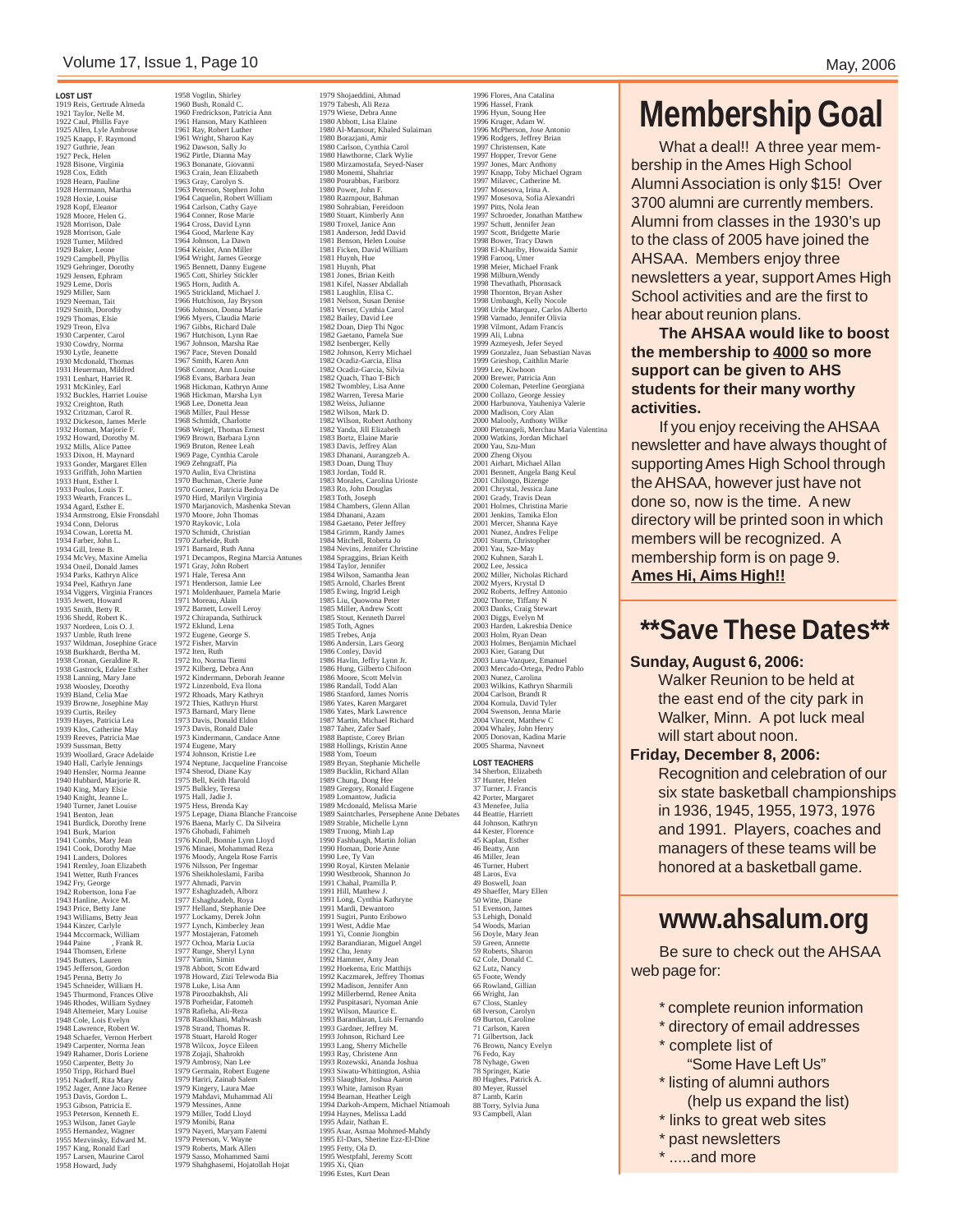# **We Get Letters . . .**

#### To the Editor,

By now many of your readers know that our mother **Grace Bauske** passed away on March 14, 2006. From 1962 to 1986, Mom taught English, Honors English, American Literature, Composition and Journalism at Ames High School. Outside of her own family, Mom loved her many students more than anyone else. She reveled in engaging her students in the "fabulous realities" of the world and the English language.

When she retired in 1986 after 24 years of teaching, her dear friend and colleague, John Forssman, referred to one of Mom's favorite plays, Our Town, when he wrote, "[Grace] has never lost her childlike excitement for the living poetry she sees in the ordinary detail of our natural world or the living wonder she sees in her students, in her colleagues and in her special family. 'Oh, earth, you're too wonderful for anybody to realize you' is still written into Grace's enthusiasm for the miraculous details of each day and for the gift of life itself."

Those who knew her knew that Mom did not like goodbyes, so we would like to see her continue to teach the next generation of students who share her fascination with the "fabulous realities" this world has to offer. We would like to establish a Grace Bauske Memorial Journalism Scholarship for deserving Ames High School seniors who plan to study Journalism in college. Contributions may be made to the Ames High School alumni Association, designating the Grace Bauske Journalism Scholarship as the recipient of the funds. The contributions should be addressed to the Ames High School Alumni Association, 1921 Ames High Drive, Ames, IA 50010.

Mom will be dearly missed, but we cherish the knowledge that she lived life with a vengeance, and she refused to let a minute pass without reveling in the wonders that swirled around her. To her, life itself was a passion. We hope that many of her former students were inspired by her zest for living.

> **David Bauske '65 Mark Bauske '67 Clay Bauske '69 Lynn (Bauske) Hogan '71**

Dear Folks,

Thank you for cooperating with classmate **Parry Dodds** in furnishing addresses, etc. to help him in preparing a "70" years booklet about our 1935 class members. I am very proud to be an Ames High graduate!

--------------------------------------------------------------

**Ruth (Kunerth) Bock** and I belong to the same church and we enjoy seeing each other every so often. **Barbara (Smith) Shearer** is very good in keeping me informed about Ames news.

Parry Dodds deserves a lot of credit for his work in getting out the 35/70 booklet.

> Best regards, **Don Boland '35**

Hi Jack,

Did you ever see this picture from the 1949 prom? A highlight of the evening was the "small town" band made up of faculty members. I was a junior class sponsor. I have the names in my photo album but after all these years I can't be sure that it's right. No need to return.

### **Dorothy (Bimson) Bair**



Left to Right: **Dick Trump** (clarinet), **Ken Page** (violin), **Ron Norman** (clarinet), **Jean Miller** (bass), **Bill Slaichert** (trumpet), **Ray Smalling** (drums), **Dick Day** (trumpet), **Ken Wells** (director).

-------------------------------------------------------------- Dear Most Excellent Ames High Alumni Association,

Thought you might enjoy knowing that **Brian Stafford** (Denver), **Kyle Williams** (St. Paul), **Nate McCay** (San Diego), and **Paul Swenson** (San Francisco), Class of '72 are meeting in San Diego for a belated 50th birthday extravaganza. As we rock the days away, I'm sure there will be a few toasts...to chilly warmth of an autumn woodsie...long lost but not forgotten flames and opportunities missed...the first snow day in Ames school history...Nate's write-in win for student council president as the American Good Party candidate...a nail biting state track championship won in the final race by a couple of seconds...to friends best exhibiting the wackiness of high school adolescence and to classmates who have moved on.

The memories are still bright. Thanks for keeping us connected.

### **Paul Swenson '72**

--------------------------------------------------------------

Hello,

I was really lost in pleasant memories as I read **Ted Kooser's** personal essay "A Thanksgiving Surprise" (My Countryside, November 2005). I graduated a year after Mr. Kooser from Ames High School and I don't know of anyone who went there who didn't appreciate the great education we got. I also attended Whittier School and have so many fond memories. We too had a "fruit roll" for a favorite music teacher of ours. What fun it was. Mr. Kooser just put me back in grade school with his loving description of a classroom memory.

#### **Marianne (Chance) Wagaman '58**